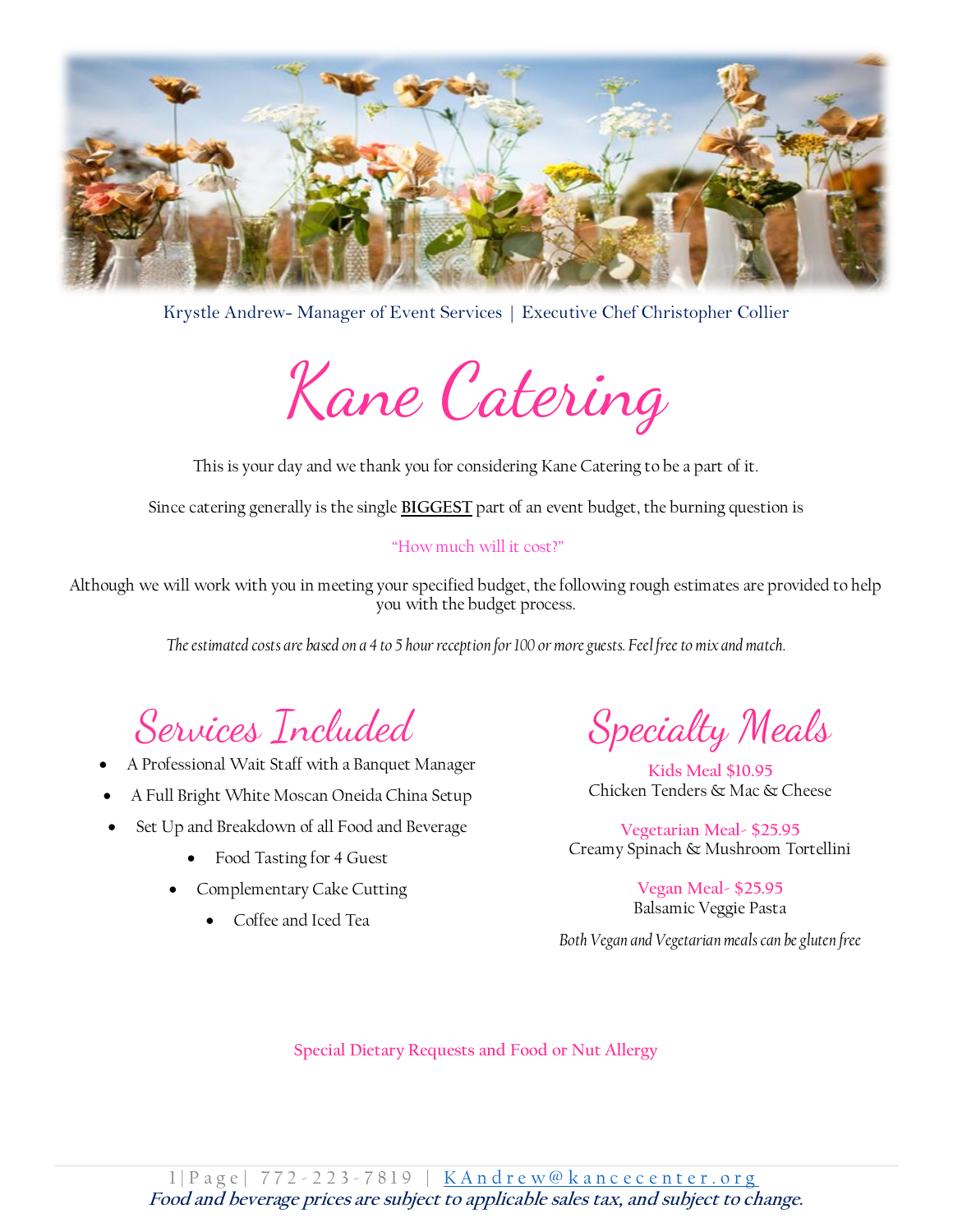How it Works….

Buffet, Plated or Combo Plate

Buffet Receptions **ONLY** Range Before Sales Tax: \$35 – \$70 per guest

Passed Hors D'oeuvers with a Buffet Dinner Range Before Sales Tax: \$42 – \$70 per guest

Passed Hors D'oeuvers with a Two Option Plated Dinner Range Before Sales Tax: \$45 – \$75 per guest

Passed Hors D'oeuvers with a Combo Plated Dinner Range Before Sales Tax: \$42 – \$70 per guest

Chef Recommend for Buffet or Plated Dinner

**For Cocktail Hours Two or Three Passed Hors D'oeuvers and One Display For Reception A Salad, Two Proteins, One Starch and One Veggie for the Main Meal**

Action Stations

Station reception can be an exciting alternative to a traditional buffet or as an addition to a hors d'oeuvre reception. Some stations feature chefs interacting with your guests.

> Passed Hors D'oeuvers with a Actions Station Dinner Range Before Sales Tax: \$46 – \$80 per guest

Chef Recommend for Action Stations

**For Cocktail Hour Two or Three Passed Hors D'oeuvers, One Display for Cocktail Hour For Reception Two or Three Stations & One or Two Carving Stations, One Veggie and One Starch for the Main Meal**

2 | Page | 772 - 223 - 7819 | K Andrew@kancecenter.org **Food and beverage prices are subject to applicable sales tax, and subject to change.**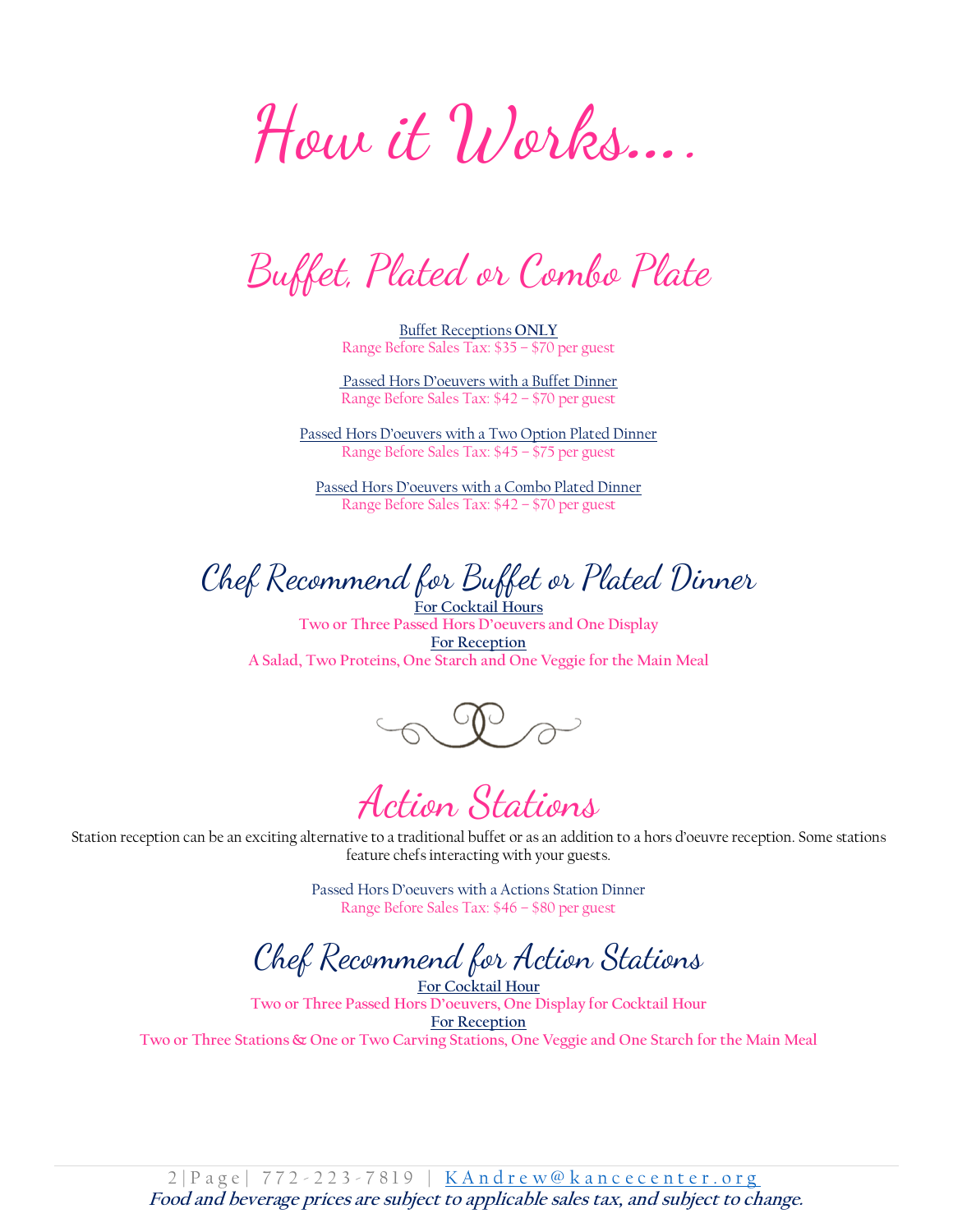## First Impressions Hors D'oeuvers (Butler Passed **SELECT TWO TO THREE ITEM FROM THE OPTIONS BELOW**

Chilled

#### **CAPRESE SKEWER**

*Plum Tomatoes & Mini Mozzarella Balls Wrapped in a Basil Leaf &Drizzled with a Balsamic Glaze* 

#### **ASSORTED CROSTINI'S**

**(Select One)** *Roasted Vegetable's Bruschetta & Goat Cheese Drizzled with a Balsamic Glaze (v)*

*Thin Sliced Beef with Horseradish Cream & Crispy Onions on a Parmesan Crostini*

*Finely Chopped Chicken in Boursin Cheese Sprinkled with Chopped Bacon & Herbs*

*Classic Tuscan Bruschetta (v)*

#### **MINI TORTELLINI**

*Mini Cheese Tortellini with Assorted Picks of Thin Slices of Salami, Mini Mozzarella Ball &Green Olives Marinated in Italian Dressing*

**MELON & PROSCIUTTO**  *Melon Balls Wrapped in Prosciutto with a Hint of Balsamic Glaze* 

#### **SWEET POTATO & GUACAMOLE**

*Thin Slice of Sweet Potatoes topped with Guacamole & Chopped Crispy Bacon* 

> **CUCUMBER ROUNDS** *House Chicken Salad or Smoked Salmon Mousse*

> > **CHILLED SHRIMP**

*Sauce Remoulade or Cocktail*

**SMOKED SALMON CANAPÉ**

*Thinly Sliced Salmon with Dill Crème Fraiche on an Herb Toast Cracker*

**SEARED TUNA ON CRISPY WONTON**

*Seared Rare & Served on a Crispy Wonton with Chunks of Mango, Sriracha & Lime Cilantro*

Warmed

**SWEET & SPICY**  *Grilled Pineapple between Two Blocks of Pepper Jack Cheese*

**WARM SPINACH & ARTICHOKE DIP** *In a Crispy Phyllo Cup*

**SAVORY COCKTAIL MEATBALLS** *Rolled in Your Choice of Sweet & Sour, BBQ, Bourbon Whiskey or Marinara*

**THREE CHEESE STUFFED MUSHROOMS** *With Italian Sausage or Lump Crab Meat*

#### **BUFFALO CHICKEN WONTONS**

*Shredded Chicken Breast, Cream Cheese, a Hint of Buffalo Sauce &Chunks of Crumbled Blue Cheese*

**PANKO CRUSTED CHICKEN NUGGETS**

*Coconut Pineapple Cream Dipping Sauce*

**BACON WRAPPED CHICKEN** *In a Maple Glaze*

#### **BEEF WRAP**

*Thinly Sliced Rare Roast Beef &Havarti Dill Cheese Stuffed in a Warm Croissant* 

**BEEF CUPS** *Thinly Diced Beef with Boson Cheese with a Wild Mushroom Sauce* 

> **COCONUT SHRIMP**  *Spicy Orange Marmalade Dip*

**SCALLOP OR SHRIMP WRAP**

*Apple Wood Smoked Bacon or Prosciutto with a Light drizzle of Balsamic Glaze*

> **MINI CRAB CAKE** *Sauce Remoulade*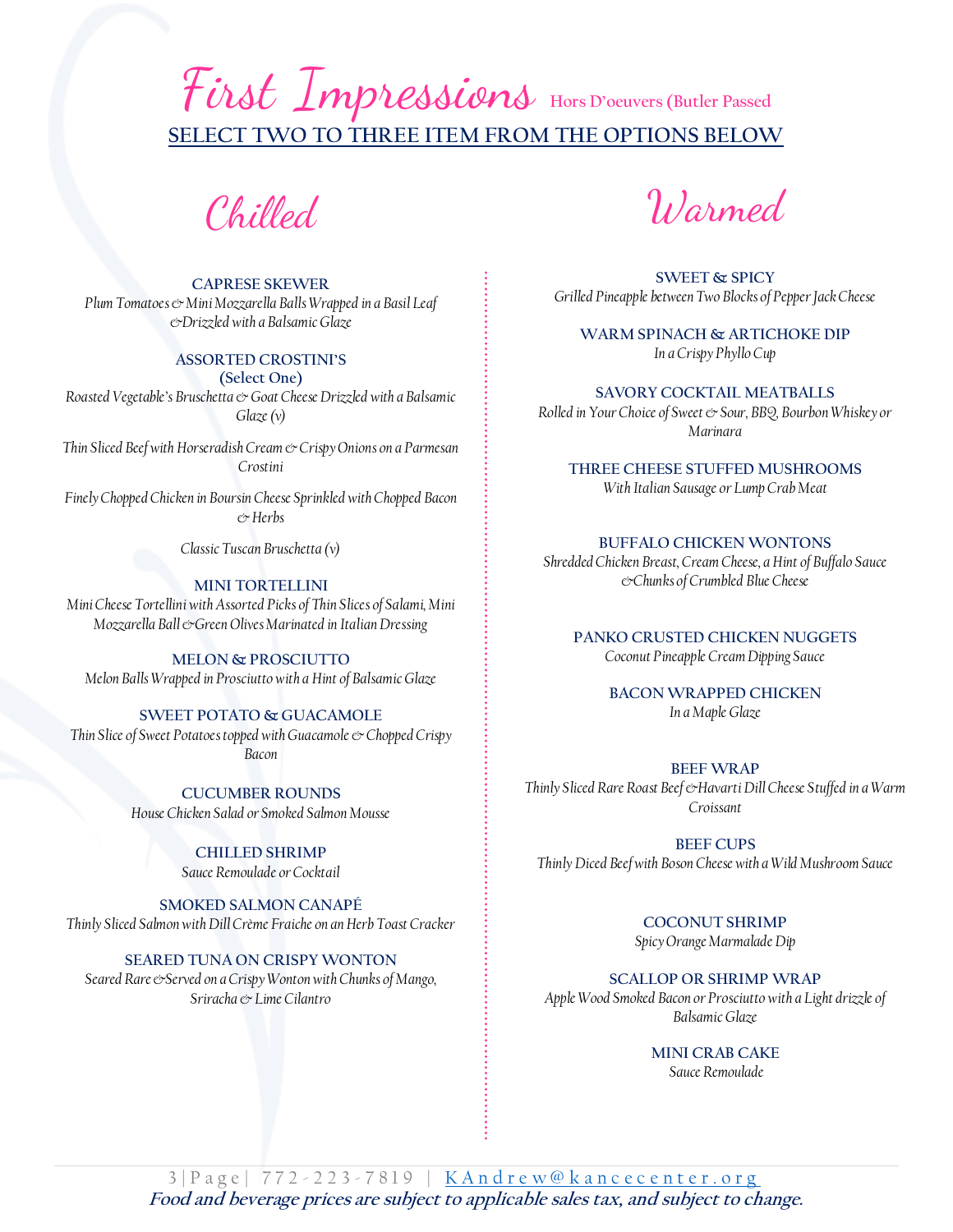# Elegant Table Displays

### **SELECT ONE ITEM FROM THE OPTIONS BELOW**

**TUSCAN BRUSCHETTA** *Plum Tomatoes, Fresh Garlic &Chopped Basil Topped with Shaved Aged Parmesan on Garlic Rubbed Toasted Baguette*

**CAPRESE SALAD** *Vine Ripened Tomatoes, Fresh Mozzarella, Basil, EVOO with an Infused Honey Balsamic Drizzle*

#### **LOCAL SMOKED FISH DIP**

*Chopped Red Onions, Capers, Jalapeños & Assorted Crackers* 

#### **MEDITERRANEAN GARDEN**

*Grilled Pesto Vegetables, Tuscan White Bean Salad, Hummus with Toasted Pita Triangles*

**VEGETABLE CRUDITE** *Includes Cucumbers, Squashes, Carrots, Cherry Tomatoes, Celery & More Serviced with Ranch for Dipping*

#### **SEASONAL FRESH FRUIT & CHEESE BOARD**

A Bountiful Display of Seasonal Fruits & Berries with Handcrafted Cheeses & Crackers

#### **DOMESTIC MEAT & CHEESE BOARD**

*Cheddar, Provolone and Pepper Jack Cubes, Thinly Sliced and Rolled Genoa Salami and Pepperoni, with Cracked Olive Salad, with Grissini Sticks and Crostini*

#### **ANTIPASTO DISPLAY**

*Marinated Artichokes, Assorted Olives, Grilled Portabella Caps, Zucchini, Peppers, Tomato and Basil Bruschetta, Prosciutto, Soppressata, Genoa Salami, Provolone, Buffalo Mozzarella, Gorgonzola, Focaccia, Grissini Sticks and Crostini, Extra Virgin Olive Oil and Aged Balsamic*

Salads

#### **SELECT ONE ITEM FROM THE OPTIONS BELOW**

**HOUSE SALAD** *Baby Mixed Greens, Grape Tomatoes, &Sliced Cucumber with Balsamic Vinaigrette & Ranch*

> **CAESAR SALAD** *Romaine Lettuce, Parmigiano Reggiano, Croutons & Lemon*

#### **CAPRESE SALAD**

*Thick Cut Tomato, Large Mozzarella Slice & a Basil Leaf drizzled with a Balsamic Glaze*

#### **KANE CENTER HOUSE**

*Baby Mixed Greens, Hearts of Palm, Kalamata Olives, Grape Tomatoes, & Sliced Cucumber with Balsamic Vinaigrette & Cilantro Ranch*

#### **SPINACH SALAD**

*Fresh Baby Spinach Topped with Chopped Purple Onions, Chic Peas, Cucumber, Feta Cheese & Tomatoes with Balsamic Vinaigrette*

#### **ICEBERG WEDGE**

*Grape Tomatoes, Purple Onions, Smoked Bacon Crumbles, Gorgonzola Cheese & a Sweet Balsamic Glaze with Blue Cheese Dressing (PLATED ONLY)*

**If you are selecting a buffet option, make any of these salads into a salad bar!** 

**All salad are served with warm pumpernickel, onion and plain dinner rolls**

4 | P a g e | 772 - 223 - 7819 | [K A n d r e w @ k a n c e c e n t e r . o r g](mailto:KAndrew@kancecenter.org)

**Food and beverage prices are subject to applicable sales tax, and subject to change.**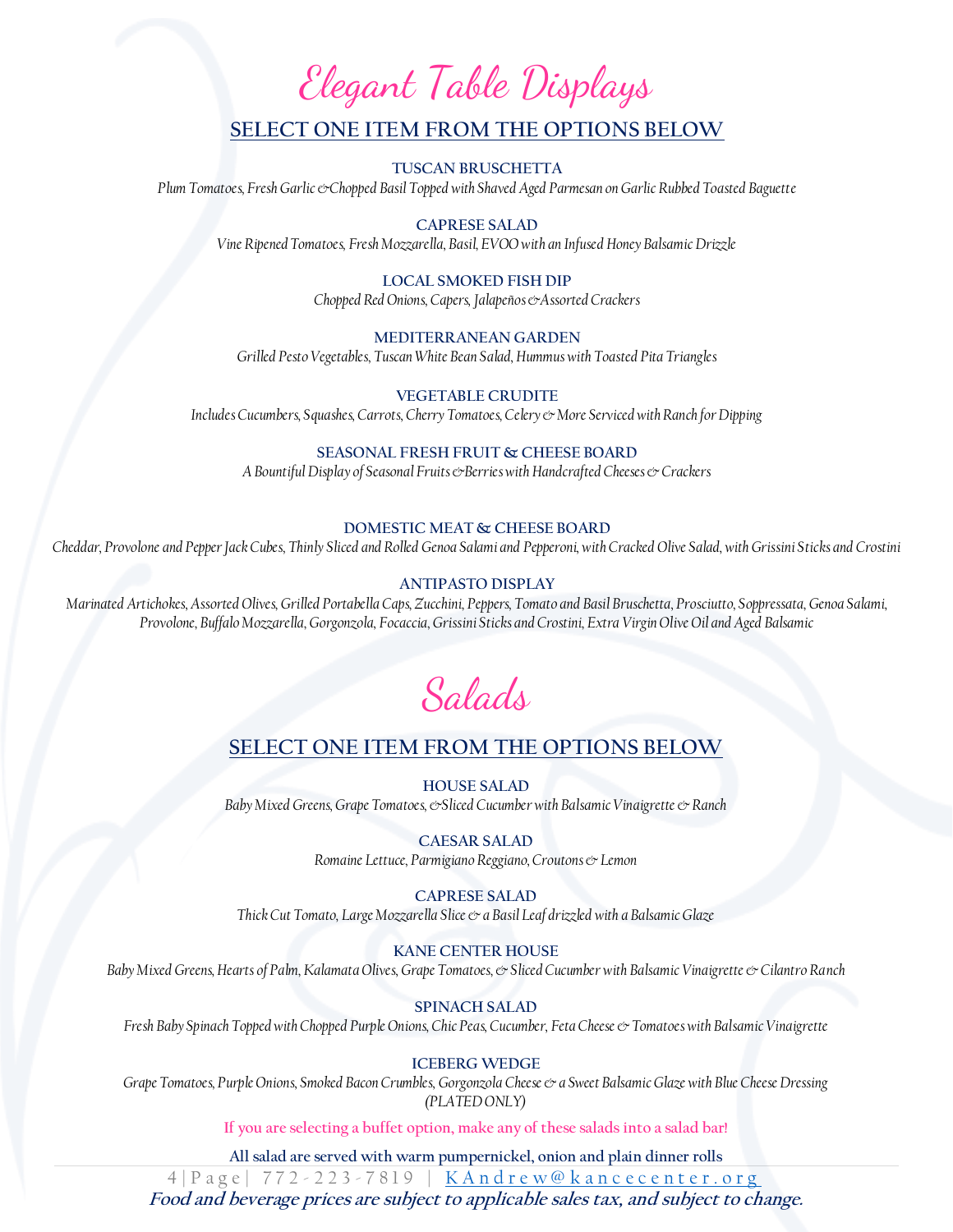# Chicken Dishes Meat Dishes **SELECT TWO PROTEINS FROM THE OPTIONS BELOW**

**LEMON-SAGE CHICKEN** *Finished with a Fresh Lemon Sage Sauce*

**ROASTED GARLIC-ROSEMARY CHICKEN**  *Fresh Roasted Garlic Rosemary Cream Sauce*

**LEMON PARMESAN-PANKO CRUSTED CHICKEN** *Parmesan Lemon Butter Cream Sauce with Shaved Parmesan Cheese*

**HERB SEARED GARDEN BALSAMIC CHICKEN**  *Topped with a Fresh Tomato Basil Bruschetta &Mozzarella Cheese Then Lightly Drizzled with a Balsamic Glaze*

#### **MARGARITA GRILLED CHICKEN**

*With Flambéed Tequila Cream Sauce Topped with Sautéed Onions & Peppers*

#### **PECAN ENCRUSTED CHICKEN** *Flash Fried &Finished in The Oven, Topped with ASeasonal Fruit Chutney*

**CHICKEN ROULADE** *Stuffed with Smoked Gouda, Prosciutto* 

*& Spinach with a Fire Roasted Red Pepper Sauce*

#### **CHICKEN GORGONZOLA**

*Sautéed Chicken Breast with Spinach & Mushrooms with a Gorgonzola Cream Reduction*

**FRANCIS CHICKEN** 

*Stuffed with Spinach, Ricotta & Artichoke with Lemon Butter Sauce*

#### **RUSTIC TOP ROUND**

*Sautéed Onions in a Cabernet Demi-Glace or Shiitake Mushroom Cabernet Demi-Glace*

**SLOW COOKED THINLY SLICED BEEF BRISKET** *Topped with a Sweet Peach Bourbon Glaze with Caramelized Peaches*

> **SLOW ROASTED BARBACOA**  *Chipotle Peppers, Cilantro, Red Onion, Garlic, & Clove*

**SAUSAGE &PEPPERS** *Fresh Spicy Italian Sausage Slow Cooked with Fresh Green & Red Peppers* 

**MAPLE-GLAZED PORK LOIN WITH PINEAPPLE SALSA** *Marinated &Glazed & Topped with a House Pineapple Salsa* 

> **GRILLED BEEF TENDERLOIN** *Served with a Wild Mushroom Sauce or Gorgonzola Sauce*

**GRILLED & SLICED NY STRIP CHIMICHURRI** *Topped with Argentina Chimichurri*

**HERB CRUSTED FILET MIGNON** *Cooked to a Warm Pink Center &Drizzled with a Port Wine Demi-Glace*



#### **CRAB STUFFED SHRIMP**

*Large Butterfly Shrimp Loaded with our Special Crabmeat Stuffing &Spinach, Topped with a Light Garlic Cream Sauce*

#### **SHRIMP SCAMPI**

*Pan Seared Shrimp, Infused Olive Oil, Roasted Garlic, Capers & Fresh Herbs, Finished in a Light Citrus Butter Sauce*

#### **CRAB CAKE**

*Three of Our Chef's Special Maryland-Style Pan Seared Jumbo Lump Crab Cakes with a Roasted Red Pepper Sauce*

**COCONUT CRUSTED TILAPIA OR MAHI MAHI** *Rolled in Coconut*  $\circ$  *Topped with Pina Colada Sauce with Chunks of Pineapple* 

**GROUPER OR MAHI MAHI FRANCAISE** *Finished with Fresh Lemon Garlic Butter White Wine Sauce*

**HONEY GLAZED SALMON** *Finished in the Broiler with Sesame Seeds and a Hint of Lime*

#### **SUMMER SALMON**

*Topped with a Cool Cucumber Dill Sauce* 

5 | Page | 772 - 223 - 7819 | [K A n d r e w @ k a n c e c e n t e r . o r g](mailto:KAndrew@kancecenter.org) **Food and beverage prices are subject to applicable sales tax, and subject to change.**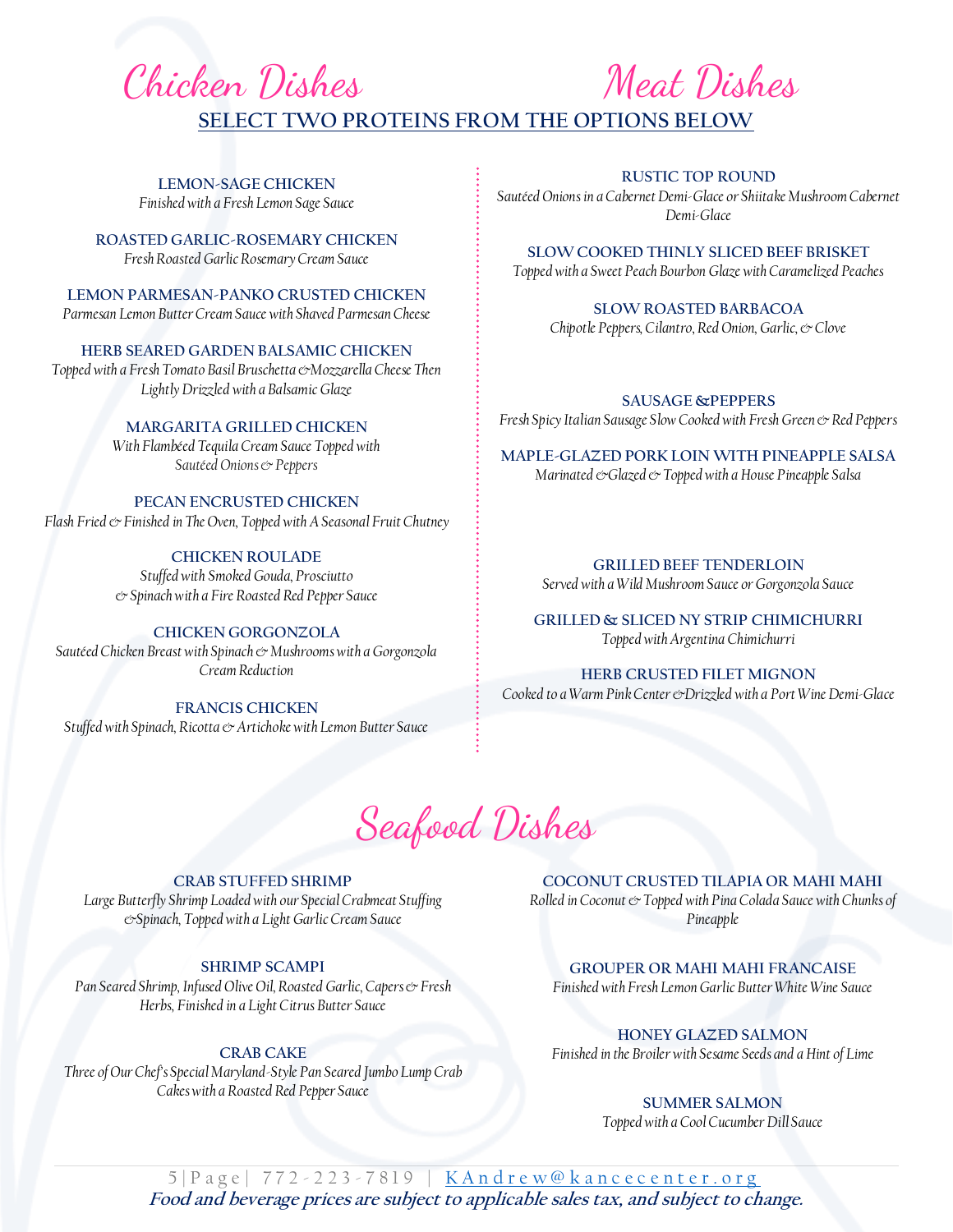### Starch **SELECT ONE ITEM FROM THIS LIST**

*Oven Roasted Rosemary Red Bliss Potatoes*

*Sweet Potato Mash with a Cinnamon Butter*

*Garlic Smashed Potatoes*

*Smashed Red Potatoes with Parmesan &Leek*

*Multigrain Rice Pilaf with Shallots &Wild Mushroom*

*Herb Parmesan Couscous*

*Heirloom Potato Smash with Crumbled Gorgonzola & Virgin Olive Oil*

#### **MARTINI POTATO BAR**

*Garlic Red Roasted Mash &Sweet Potato Mash*  **Toppings to Include:** *Crispy Bacon, Sour Cream, Assorted Shredded Cheese, Chopped Broccoli, Herb Gravy, Candied Pecans, Brown Sugar, Mini Marshmallows &Butter*

#### **SLIDER STATION**

*Hamburger, Crab Cake & BBQ Pulled Pork on Petit Brioche Rolls*  **Toppings to Include:** *Ketchup, Sautéed Mushrooms & Onion, Cheddar, Crumbled Blue Cheese, Remoulade Sauce, &Slaw. Accompanied by a Seasoned Potato Wedge*

#### **TACO BAR**

**Select Two Meats**  C*hoice of Chicken, Carne Asada &Carnitas, Shrimp or Mahi Mahi*  **Toppings to Include:** *Rice &Beans with Fresh Local Corn Tortillas, Sour Cream, Guacamole, Onions, Cilantro, Limes &Fresh Salsa Roja &Salsa Verde*  $\frac{1}{r}$ 

#### **PASTA STATION**

**Select Two Pastas**  *Tortellini, Penne, or Bowties*

**Select Two Sauces** *Marinara, Alfredo Vodka Sauce, or Pesto Sauce*

#### **Select Two Meats**

\**Sweet & Hot Italian Sausage, Basil & Herb Meatballs, Grilled Marinated Chicken & Chopped Bacon* **Select Four Toppings** 

**\****Spinach, Tomatoes, Artichoke Hearts, Roasted Sweet Peppers, Tender Steamed Broccoli Tips, Green Beans, Sweet Baby Peas, Zucchini, Fresh Sliced Mushrooms or Chopped Bacon*

**Served with Shaved Parmesan Cheese & Assorted Bread**

### Veggies **SELECT ONE ITEM FROM THIS LIST**

*Lemon & Garlic Roasted Broccoli*

*Herbed Lemon Green Beans*

*Broccoli, Cauliflower & Carrots* 

*Roasted Corn Medley* 

*Garlic Butter Roasted Baby Carrots*

*Balsamic Asparagus with Shavings of Prosciutto*

*Grilled Brussel Sprouts, Green Beans, Mushrooms & Onions in a Coconut Oil*

Action Stations Carving Station

**ROASTED TENDERLOIN OF BEEF** *Served with a Horseradish Crème & Spicy Mustard*  **OR** *Espresso Rubbed, Herb Crusted, Tri-Colored Peppercorn or Ancho Chile Crusted*

**PRIME RIB OF BEEF** *Served with Creamy Horseradish Sauce & Red Wine Demi-Glace*

> **HERBED ROASTED NEW YORK STRIP** *Served with Tarragon Sauce*

#### **SIRLOIN**

*Montreal Seasoned Sirloin Carved-to-Order Choice of: Merlot Demi-Glace, Chipotle Mayonnaise, Garlic Aioli*

> **ROASTED PORK LOIN** *Served with Chipotle Raspberry Sauce*

**TRADITIONAL HOLIDAY TURKEY BREAST** *Herb Seasoned Gravy &Cranberry Aioli*

**OVEN ROASTED TURKEY BREAST**

*Tarragon &Orange Essence Served with Fresh Cranberry Chutney* 

**All Carving Stations will be served with Your Choice of Warm Rolls:**

**Assorted Rolls of Onion, White &Wheat Pretzel, Hawaiian Rolls or Garlic Toast**

**A \$75.00 Carver's fee applies per carving station.**

6 | Page | 772 - 223 - 7819 | K Andrew@kancecenter.org **Food and beverage prices are subject to applicable sales tax, and subject to change.**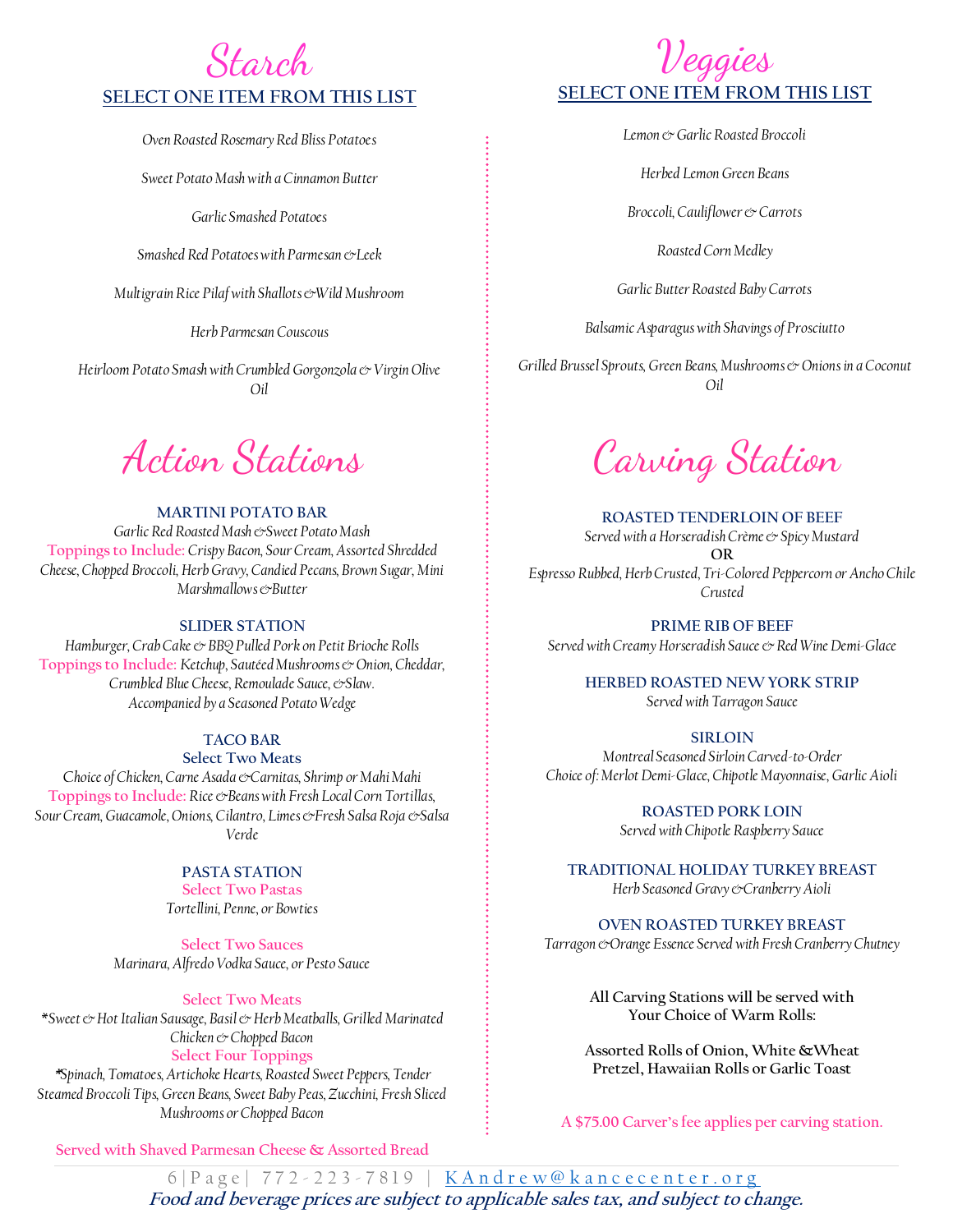Bar Options

 $\mathcal{E}% _{M_{1},M_{2}}^{\alpha,\beta}(\varepsilon)$  very one over the age of 21 needs to be included into the head count.

All bars are glass service, but will be switched to plastic ware at bartender discretion.

 $^{**}\!S$ orry no shots

We have a set bar menu but if you do not see something you like or you are looking for something special, always ask.

All bars are a max. of 5 hours

**Kane Center has the right to require extra secriuty for your event depending in the size and details of the event.** 

The Kane Center has full discretion to change the bar service and or close the bar before contracted times if a situation occurs. The Event Manager will make you aware of situations prior to any decisions being made. We will refund the cost if the bar changes or closes before the contract time.

Open Bars

4 Hours Premium Liquor Open Bar **\$22.00 Per Person includes the Bartender fee** *Premium Spirits, Premium Wine, Domestic &Imported Beer, Soft Drinks, Bottled Water &Juices*

> 4 Hours Beer & Wine Open Bar **\$17.00 Per Person includes the Bartender fee**

*Domestic &Imported Beer, Premium Wine, &Soft Drinks \*Cash liquor bar on request*



### Bar Based on Consumption  $\overline{\phantom{a}}$

We can set-up any of the above bars & run a tab for you & your guests. A bill would be provided at *the end of the event for the total amount of drinks served. You may also put a limit on the amount, i.e. \$200.00, \$500.00. A credit card on file is required.* **There is a \$150.00 Per Bartender fee per 50 guests.**

# Cash Bar

*We will provide Premium Spirits, Premium Wine, Domestic &Imported Beer, Soft Drinks, and Bottled Water &Juices at a cost for your guests.*  **There is a \$150.00 Per Bartender fee per 50 guests.**

# Additional Items

*All bar pricing is based on a maximum of four (4) hours of service. Each hour beyond 4 hours will be an additional fee of \$5.00 per person, per hour, per bar --Maximum 5 Hours*

> Champagne Toast *\$3.00 Per Person* Unlimited Soda *\$1.00 Per Person*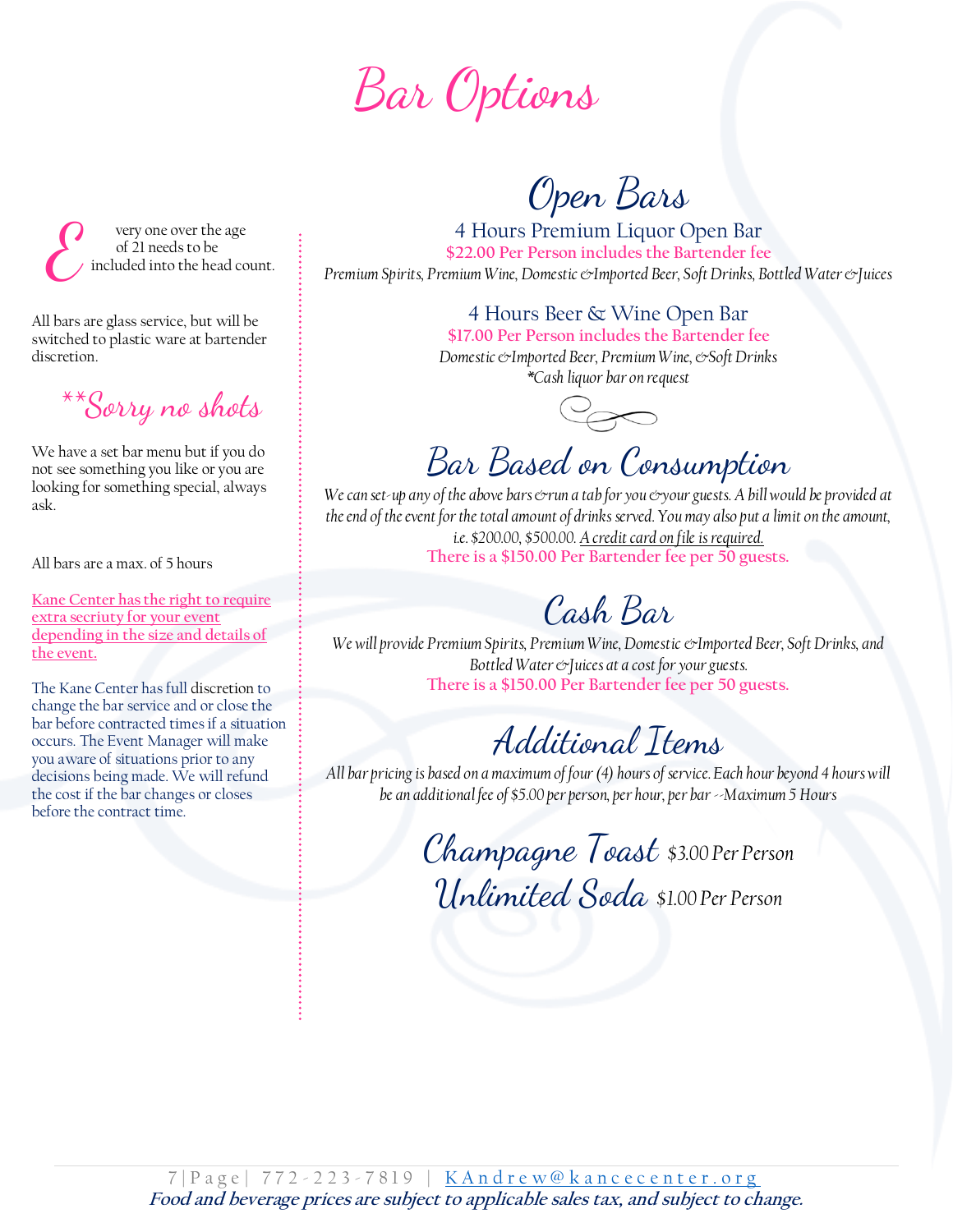Bar Selections

Top-Shelf Liquor Menu

**Vodka**- Ketel One & Tito's **Rum**- Coconut Rum & Spiced & Silver Captain Morgan **Gin**- Beefeaters **Scotch**- Dewars, Johnny Walker Black & Chivas **Whiskey/Bourbon**- Jack Daniels, Crown Royal & Crown Royal Apple **Tequila**- Patron

## Bottled Beer

**Domestic | Select Two** Bud Light, Miller Light or Michelob Ultra

> **Import | Select Two** Heineken, Corona or Yuengling

Wine Selection

Beringer, California and Canyon Road, California

**White Wine| Select Two**  Chardonnay, Pinot Grigio, or Riesling

**Red Wine | Select Two** Merlot, Cabernet or Pinot Noir

# Non-Alcoholic Beverages & Mixers

**Sodas -** Coke, Diet Coke, Sprite & Root Beer

**Mixers** – Cranberry, Orange, Grapefruit and Pineapple Juice, Tonic, Ginger Ale and Club Soda Also includes Sour Mix, Bloody Mary Mix, Margarita Mix and Triple Sec

**Garnishes** – Lemons, Limes, Cherries and Olives

**Due to safe alcohol service, we are not permitted to serve shots at any time.**

**We can bring in other name brands on request. (Per Person price my increase)**

**\*\*\* This list is subject to change without notice**